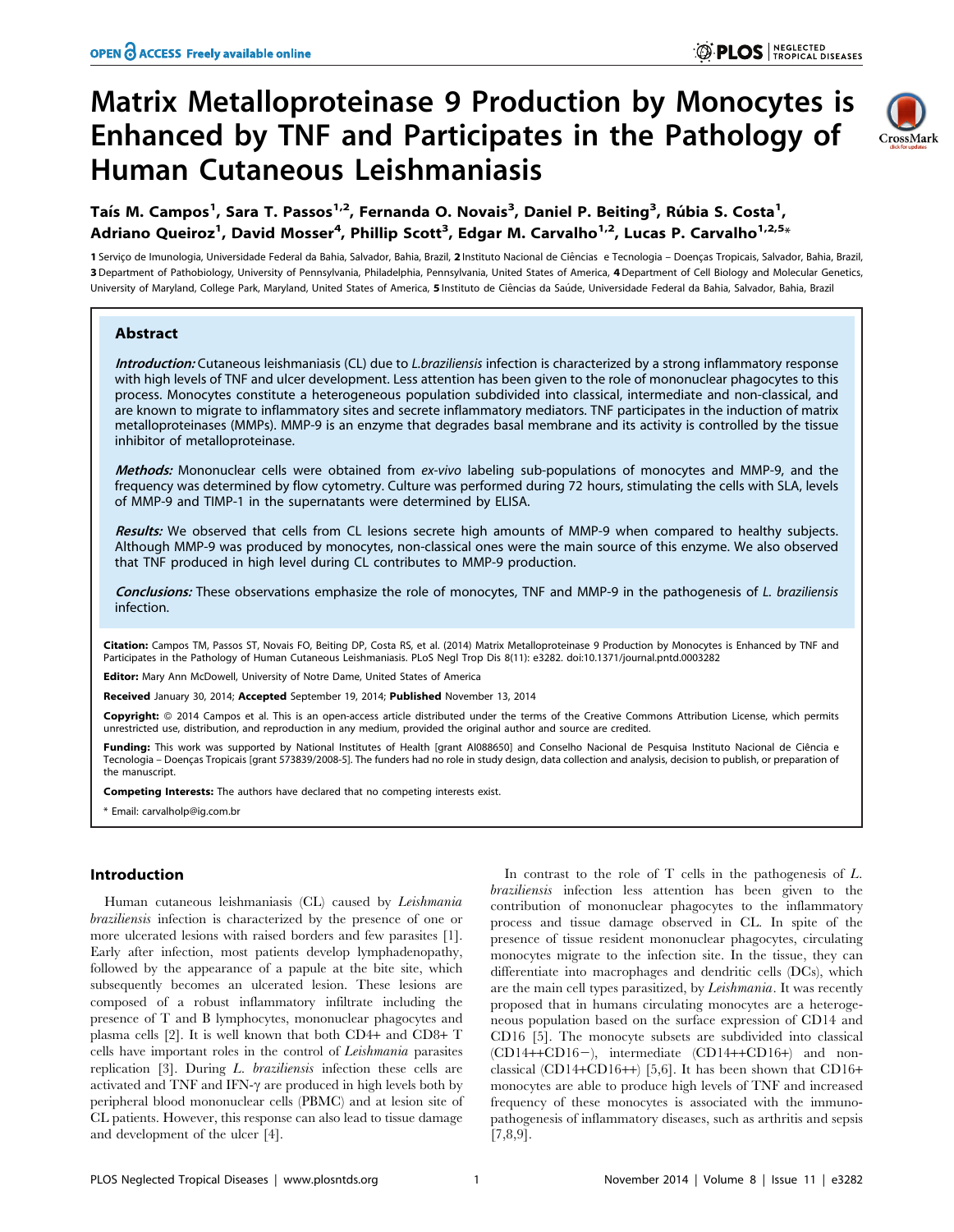# Author Summary

To examine the participation of MMP-9 in the pathogenesis of L. braziliensis infection, we realized a cross-sectional study with CL patients in an early phase of the disease or with a classical ulcer, and healthy controls. We evaluated the frequency of MMP-9 in monocyte subsets and its mechanism of production. Our results showed that monocytes were the major cells producing MMP-9. The MMP-9 production by CL patients was presented in higher levels when compared with healthy subjects and early cutaneous leishmaniasis (ECL) patients, and the levels of MMP-9 inhibitor, TIMP-1, were lower in CL patients when compared to healthy subjects. The production of MMP-9 was enhanced by TNF, a cytokine associated with tissue damage in CL patients. Thus, therapeutic modulation of MMP-9 may be a useful approach for improving disease outcome in L. braziliensis patients.

TNF is an inflammatory cytokine produced in high levels in CL patients [4]. TNF participates in the inflammatory process through the induction of nitric oxide, necrosis, citotoxicity and expression of matrix metalloproteinases (MMPs) [10,11,12]. MMPs are zincdependent enzymes that degrade extracellular matrix proteins and are functionally classified according to the specificities of the substrates they degrade [13]. MMP-9 is involved in degradation of collagen type IV, the major component of basal membrane present at skin [14]. While MMPs are necessary for successful eradication of infection by stimulating the migration of effector cells to the inflammatory site, high production of these molecules may induce pathology [15]. An imbalanced production of MMPs and its natural regulator, tissue inhibitor of metalloproteinases (TIMPs) occurs in a variety of diseases where tissue damage occurs [16,17,18]. L. braziliensis-infected macrophages secrete MMP-9, and its production is increased in patients with mucosal leishmaniasis, the more severe form of L. braziliensis infection [19]. Thus, while the factors that induce the breakdown of the basal membrane leading to the development of skin ulcer in leishmaniasis are not yet elucidated, we hypothesize that the lesion formation is due to breakdown dysregulation of the basal membrane caused by imbalance in levels of MMP-9 and TIMP-1, together with other factors, such as cell recruitment and edema, [20].

In the present study we examined the participation of MMP-9 in the pathogenesis of L. braziliensis infection. CL patients in an early phase of the disease or with a classical ulcer were evaluated. Initially, we showed that MMP-9 genes were highly expressed in the CL skin lesions. We then evaluated the production of MMP-9 and its inhibitor, TIMP-1, and identified an imbalance between MMP-9 and TIMP-1 ratio in CL patients. Monocytes were the main source of the enzyme. Finally, we found that high levels of TNF produced during the disease contribute to the up-regulation of MMP-9 synthesis in CL.

## Materials and Methods

## Patients

Participants of the present study includes 19 early cutaneous leishmaniasis (ECL) and 85 CL patients from the L. braziliensis transmission area of Corte de Pedra, Bahia state, Brazil, and 29 healthy subjects (HS) living in areas not exposure to Leishmania. ECL patients were characterized by the presence of a lymphadenopathy or lymphadenopathy accompanied by a papule or an exoulcerative lesion. Diagnosis for CL was performed by a positive parasite culture or PCR as previously described [21]. All patients were evaluated before treatment.

## Microarray-based expression profiling of human lesions

For whole genome expression microarray, lesion biopsies preserved in RNAlater (Qiagen) were homogenized using a rotor-stator and RNA was isolated using the RNeasy Plus kit (Qiagen). Biotin-labeled complementary RNA (cRNA) was generated using the Illumina TotalPrep RNA amplification kit (Ambion). RNA and cRNA quality were assessed on a BioAnalyzer (Agilent). Illumina HumanHT-12 version 4 expression beadchips were hybridized with cRNA from 26 L. braziliensis lesion biopsies and 10 biopses collected from uninfected donors. Arrays were scanned using a BeadStation 500GX and raw image files were processed using GenomeStudio v1.8 software (Illumina). Data was variance stabilized, robust-spline normalized, and quality control analysis carried out using the Lumi package [22] in Bioconductor/R. Differential expression analysis of the data using linear models and empirical Bayes methods [23] was carried out using the Limma package [24]. Data was deposited on the Gene Expression Omnibus (GEO) database for public access (GSE#GSE43880). Heat map tools available on GenePattern [25] were used to graphically display differentially regulated genes in Figure 1A.

## Soluble Leishmania Antigen (SLA) preparation

SLA was prepared with an isolate of L. braziliensis as previously described [26]. Briefly, promastigotes ressuspended in lysis solution (Tris, HCL, EDTA and leupeptin) were immersed in liquid nitrogen, and thawed at  $37^{\circ}$ C. After freezer-thaw procedure, they were sonicated and the disrupted parasites were centrifuged at 14,000G. The supernatant was filtered and assayed for protein concentration. SLA was used at a concentration of  $(5 \ \mu g/ml)$ .

#### Flow cytometry

Flow cytometry was performed as previously described [27]. Briefly, PBMC were ressuspended in saline and adjusted to a concentration of  $0.5 \times 10^6$  cells/ml. For ex-vivo, cell surface staining, we incubated cells with monoclonal antibodies anti-CD4 (APC), anti-CD8 (PE), anti-CD14 (APC) and anti-CD16 (PE) (BD bioscience), for 15 minutes, washed by centrifugation twice and fixed with 2% paraformaldehyde. For intracellular staining, cells were ressuspended in Perm/Wash (BD Cytofix/Cytoperm Plus – BD bioscience) for 15 minutes and intracellular labeling was performed using monoclonal antibody anti-MMP-9 (FITC) (BD bioscience) for 30 minutes. Cells were acquired on a FACS Canto II and analysis was done using Flowjo software (Tristar).

# Cultures of peripheral blood mononuclear cells and biopsies

Peripheral blood mononuclear cells (PBMC) were isolated from heparinized venous blood by Ficoll-Hypaque (GE Healthcare Bio-Sciences AB, Sweden) gradient centrifugation. After washing three times in 0.9% NaCl, PBMC were adjusted to  $3\times10^6$  cells/ml in 1 ml of RPMI-1640 (Gibco Laboratories, Grand Island, NY, USA) supplemented with 10% fetal bovine serum (FBS) (Gibco Laboratories, South America Invitrogen), 10 IU/ml penicillin and 100 mg/ml streptomycin. Cells were placed on 24 wells plates and incubated for 24 or 72 hours in the presence or absence of SLA (5  $\mu$ g/ml) or recombinant TNF (5 ng/ml), or anti-TNF antibody (10 mg/ml) (R&D systems, Minneapolis, MN), as indicated in figures.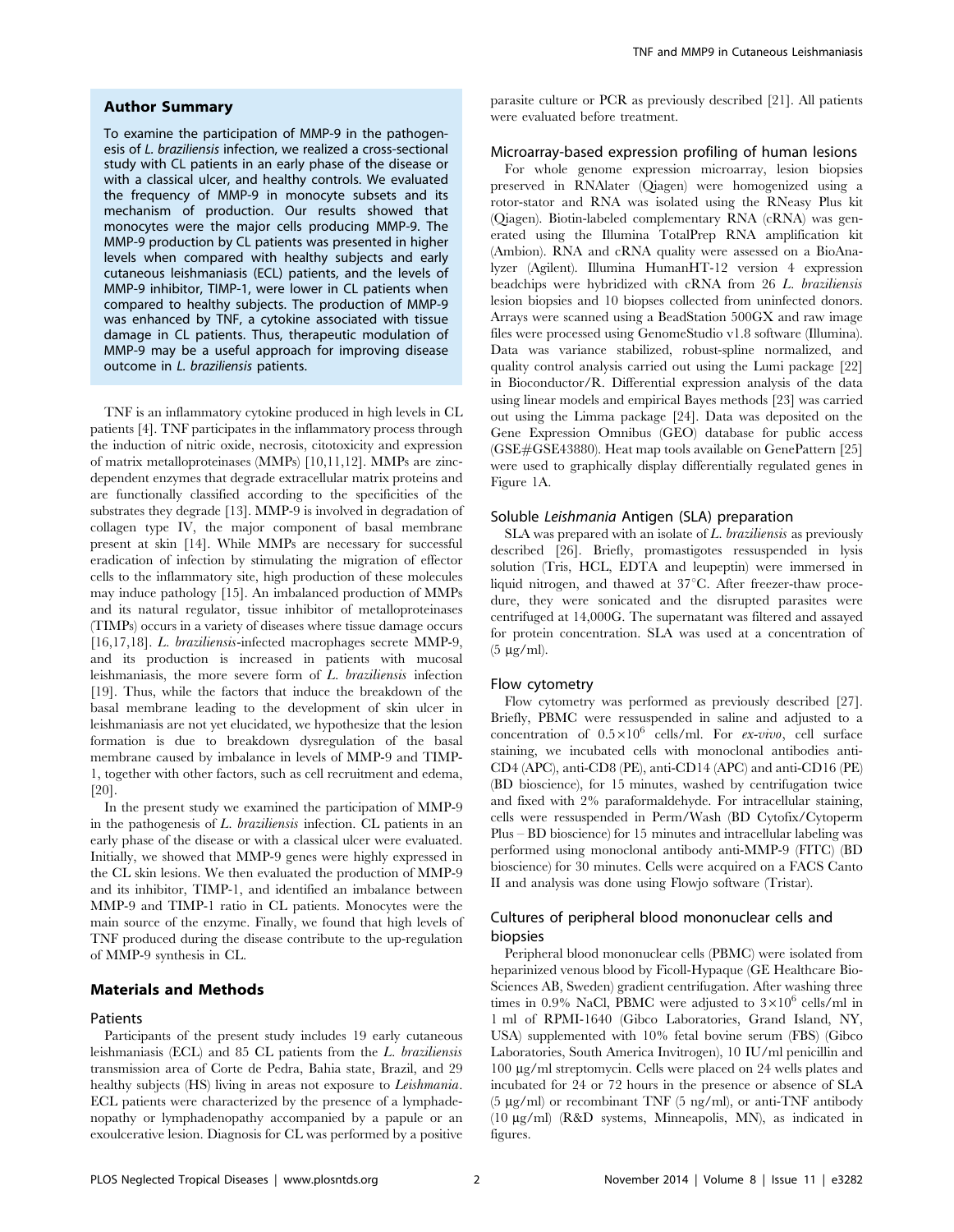

Figure 1. Lesions of CL patients produce MMP-9. A, Heatmap showing expression of MMPs and TIMP-1 from microarray profile. Biopsies from CL patients ( $n = 26$ ) and normal skin ( $n = 10$ ) were obtained and unbiased microarray was performed on biopsies mRNA. Average fold change (FC) for each gene in lesion samples relative to normal skin controls is shown. B, Ratio between MMP-9 and TIMP-1 genes expression. Biopsies from CL patients ( $n = 26$ ) and normal skin ( $n = 10$ ) were obtained and unbiased microarray was performed on biopsies mRNA. C, MMP-9 levels in biopsies culture supernatants from CL patients ( $n=6$ ) and healthy subjects (HS) ( $n=5$ ), determined by ELISA after the biopsies been cultured for 12 h in absence of stimuli.  $*p<0.005$ . doi:10.1371/journal.pntd.0003282.g001

Biopsies from L. braziliensis patients and HS were cultured in complete RPMI media without stimuli. Tissue from CL patients and HS were cultured in RPMI for 12 hours. Supernatants from PBMC and biopsies were collected and stored at  $-70^{\circ}$ C. The Levels of MMP-9, TIMP-1 (BD Biosciences, San Diego, CA, USA) and TNF (R&D Systems, Minneapolis, MN) were measured by ELISA according to the manufactures instructions. The results are expressed in pg/ml.

#### Statistical analysis

Mann-Whitney was used to compare HS and CL groups; Kruskal-Wallis test (nonparametric test) was used to compare the ECL, CL and HS groups; Wilcoxon matched pair test (paired and nonparametric  $t$  test) was used to analyze PBMC cultures in different conditions within the same group of individuals. Comparisons were considered statistically significant when  $p<$ 0.05. All  $p$  values represented are two-sided.

#### Ethical considerations

This work was approved by the Ethics and Research Committee from Federal University of Bahia. All subjects provided witted informed consent; in case of illiterate subjects, a thumb print plus signature of an independent witness were used.

#### Results

# MMP-9 is produced at lesion site from CL patients

MMPs are enzymes that degrade extracellular matrix and in high levels MMPs may cause tissue damage [15]. Exaggerated inflammatory responses leads to tissue damage and ulcer development in CL [4]. To determine whether MMPs were expressed in CL lesions, we performed a whole genome expression profile from lesions of CL patients  $(n = 26)$  and compared that to normal skin  $(n = 10)$ . The results showed that several MMPs, including MMP-9, had increased expression over normal skin (Figure 1A). We also assessed the expression of TIMP-1 in the skin and although TIMP-1 expression was increased in L. braziliensis infected skin over healthy skin, the ratio MMP-9/TIMP-1 expression was higher in CL skin when compared to normal tissue (Figure 1A and B). Because MMP-9 is known to be involved in basal membrane disruption, a process that precedes ulcer development in CL, we tested whether MMP-9 protein was produced in the lesion of CL patients and healthy subjects. To address that we cultured whole biopsies in the absence of stimulus for 12 hours and determined MMP-9 levels on culture supernatants by ELISA. Cells from biopsies from CL patients produced significantly more MMP-9 than those from healthy subjects (HS) (Figure 1C). These results show an imbalance between MMP-9 and TIMP-1 expression, suggesting that MMP-9 participate in lesion development in CL.

# Imbalanced production of MMP-9 and TIMP-1 in CL patients

TIMPs are glycoproteins that inhibit MMPs and TIMP-1 specifically regulates the activity of MMP-9. Therefore, our next step was to determine the production MMP-9 and TIMP-1 by PBMC from HS and CL patients in the early and late phase of the disease. To do so, PBMC were stimulated in vitro with SLA or left untreated (media) for 72 hours and the production of MMP-9 and TIMP-1 were determined in the supernatants by ELISA. Our results show that CL patients produced high levels of MMP-9 and low levels of TIMP-1 when compared to HS (Figure 2A and 2B). Interestingly, PBMCs from CL patients produced high levels of MMP-9 even in the absence of stimulus, indicating that those cells are prone to produced MMP-9 when still in CL patient. A change in the ratio of MMPs and TIMPs may cause excessive degradation of the extracellular matrix and consequently tissue damage [28]. Therefore, we next sought to determine the ratio between MMP-9 production and TIMP-1. The high ratio MMP-9/TIMP-1 in cultures from CL individuals indicated an imbalance in the production of these enzymes in  $L$ . *braziliensis* infected individuals when compared to HS (Figure 2C).

# MMP-9 is mainly produced by monocytes from CL patients

It has been documented that leucocytes are the main source of MMP-9 [29,30] and our results show that PBMCs from CL patients secrete high levels of MMP-9 in response to SLA. To further characterize the source of MMP-9 in CL patients, using flow cytometry we determined the  $ex-vivo$  production of MMP-9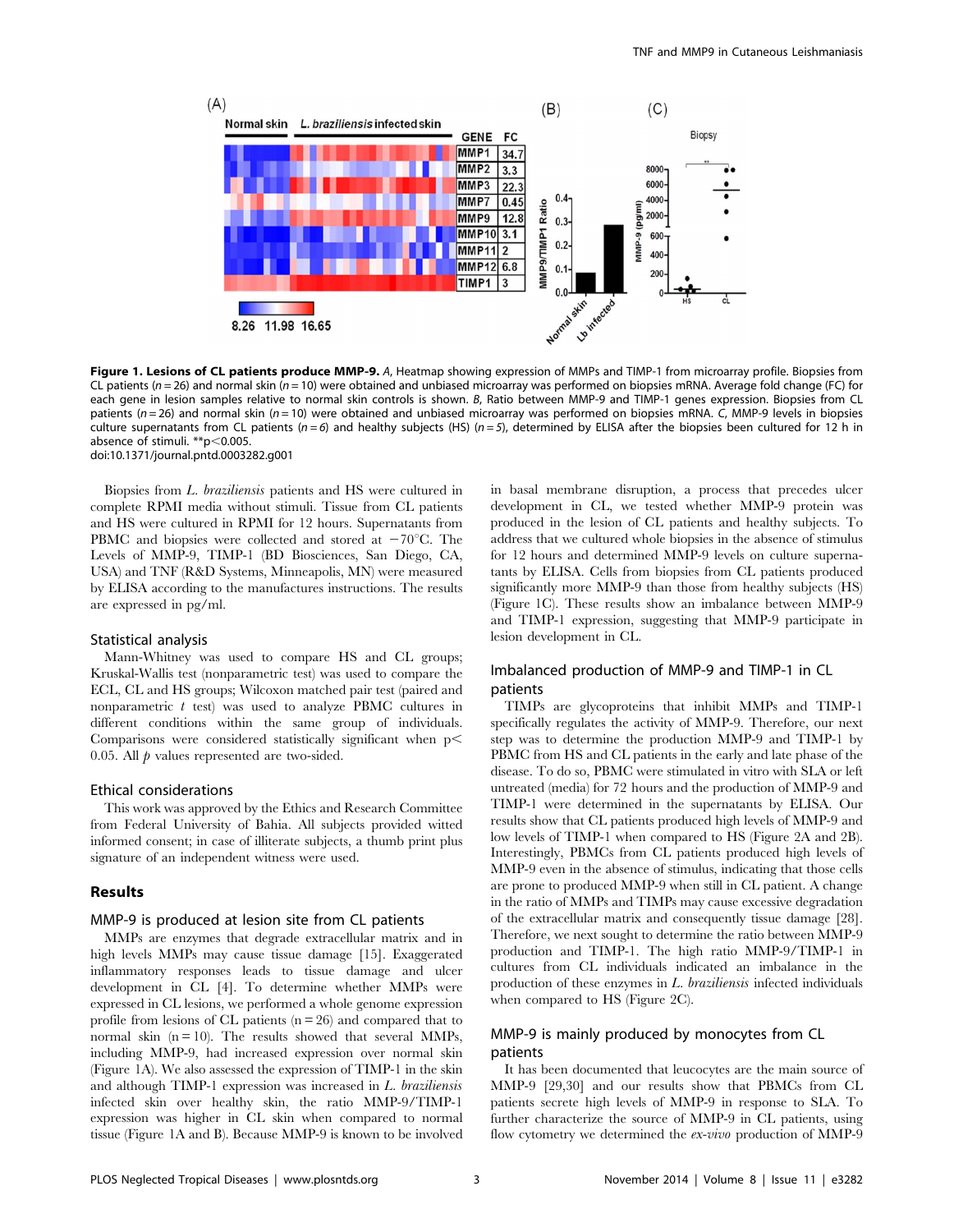

Figure 2. CL patients have high levels of MMP-9 and low levels of TIMP-1 when compared with healthy subjects. PBMC were obtained from healthy subjects (HS) ( $n = 12$ ), early CL (ECL) ( $n = 19$ ) and CL patients ( $n = 18$ ), and levels of MMP-9 (A) and TIMP-1 (B), determined by ELISA in culture supernatants of PBMCs upon stimulation with soluble Leishmania antigen (SLA) (5 µg/ml) for 72 hours. C, Ratio between MMP-9 and TIMP-1 in culture supernatants of PBMCs upon stimulation with SLA. The box-and-wickers plot shows the minimum, first quartile, median, third quartile, and maximum values of a set of data. The wickers represent error bars and those represent minimum and maximum values, indicating variability outside the upper and lower quartiles. Data shown from a representative experiment of five performances. \*p<0.05; \*\*p<0.005; \*\*\*p<0.0005. doi:10.1371/journal.pntd.0003282.g002

by CD4+ and CD8+ T cells, and monocytes based on CD14 expression. Our results show that monocytes are the main source of this enzyme in HS and patients with CL (Figure 3A and B).

Recently, three monocyte subsets have been described based on the expression of CD14 and CD16, subdividing them into classical, intermediate and non-classical monocytes [5]. In our study the gate strategy to access the monocyte subsets was defined based on CD14 and CD16 expression. To evaluate the contribution of monocyte subsets to MMP-9 production we performed intracellular ex-vivo staining of PBMC from patients with ECL, CL and HS which were then analyzed by flow cytometry. The frequency of MMP-9 in each subsets of monocyte



Figure 3. Monocytes are important source of MMP-9 in CL. PBMC were obtained from healthy subjects (HS) and CL patients and intracellular labeling to MMP-9 was performed ex-vivo. The frequency of CD4+, CD8+ and CD14+ cells positive to MMP-9 was determined by flow cytometry. The gate strategy was done using all minus one staining. A, representative plots from HS ( $n = 5$ ). B, representative plots from CL patients ( $n = 5$ ). doi:10.1371/journal.pntd.0003282.g003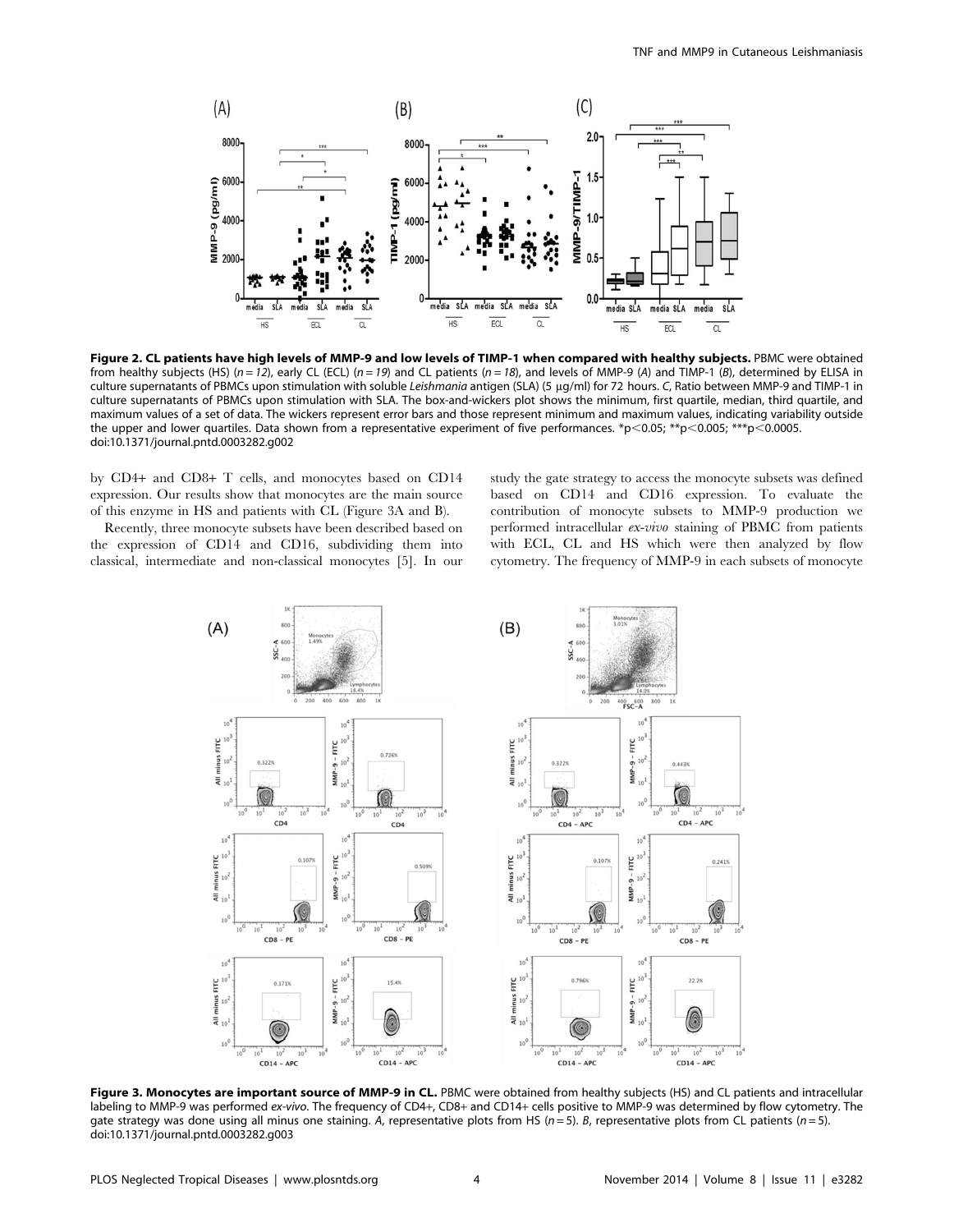

Figure 4. Monocyte subsets from CL patients produce MMP-9. PBMC were obtained from healthy subjects (HS) (n = 17), early CL (ECL) (n = 11) and CL patients (n = 28), and staining to CD14, CD16 and MMP-9 was performed. Frequency of monocyte subsets producing MMP-9 was determined ex-vivo by intracellular staining. Gate strategy to assess monocyte subsets based on CD14 and CD16 expression and frequency of MMP-9 in each subset of monocytes in HS (A) and CL patients (B). The gate strategy was done based on all minus one staining. C, Frequency of MMP-9-producing monocyte subsets from HS, ECL and CL patients. D, Mean fluorescence intensity (MFI) of MMP-9 positive cells in monocyte subsets from HS, ECL and CL patients. Data shown from a representative experiment of four performances. \*p<0.05; \*\*p<0.005; \*\*\*p<0.0005. doi:10.1371/journal.pntd.0003282.g004

was performed using an isotype control (Figure 4A and B). Our data shows that monocytes from patients with ECL and CL express more MMP-9 than monocytes from HS and that nonclassical monocytes (CD14+CD16++) are the major source of MMP-9 in patients with CL (Figure 4C and 4D).

## TNF enhances MMP-9 production in CL patients

TNF is an inflammatory cytokine that contributes to tissue damage by different mechanisms, including by induction of MMP-9 expression [31]. To determine if TNF production contributes to MMP-9 production in CL patients, we first measured TNF levels in supernatants of SLA-stimulated PBMC from HS and CL patients. As previously demonstrated [32], CL patients produced high levels of TNF in response to SLA (Figure 5A). In order to determine if the TNF produced had the ability to increase MMP-9 expression, we added recombinant TNF to PBMC cultures from HS and determined MMP-9 expression in the supernatants by ELISA. Our results show that there was a 5-fold increase in MMP-9 production in unstimulated PBMC cultures from healthy individuals upon exogenous addition of recombinant TNF (Figure 5B). Finally, we asked if TNF was playing a role in MMP-9 production in CL. In order to address this question, we added anti-TNF antibodies to PBMC cultures from HS and CL patients (Figure 5C) and we found that the blockage of TNF inhibits the production of MMP-9 in CL patients. Altogether these data show that TNF, in part, regulates MMP-9 production in CL patients.

# **Discussion**

CL is characterized by a well-defined ulcer with raised borders that appears a few weeks after the transmission of the parasite by sandflies [33]. One of the first signs of the disease is lymphadenopathy followed by the development of a papular or an exoulcerative lesion at the bite site, 2–3 weeks later. Finally, 1–2 weeks later the classical ulcer is observed [33,34]. The evaluation of the immune response during the phase in which patients has not yet developed the cutaneous ulcer is important to determine factors contributing to disease development. Our group has described the immune response in CL patients and discovered the presence of many cytokines and chemokines that contributes to the maintenance of inflammatory response in these individuals [35]. However, much less has been done to understand the immune response at the early stages of the disease. This knowledge is particularly important, as it may unravel the factors that contribute to disease severity and/or ulcer development. Here, we investigated the contribution of leucocytes to MMP-9 production in CL patients and for the first time, we show how monocytes contribute to the production of MMP-9 in CL.

MMPs mediate several physiological processes, such as cell migration, extracellular matrix degradation and tissue remodeling. Our in situ gene expression data shows that MMP-1, MMP-3 and MMP-9 expression were particularly increased in CL over healthy skin. While MMP-1 and MMP-3 are more associated with matrix remodeling,uncontrolled secretion of MMP-9 has been associated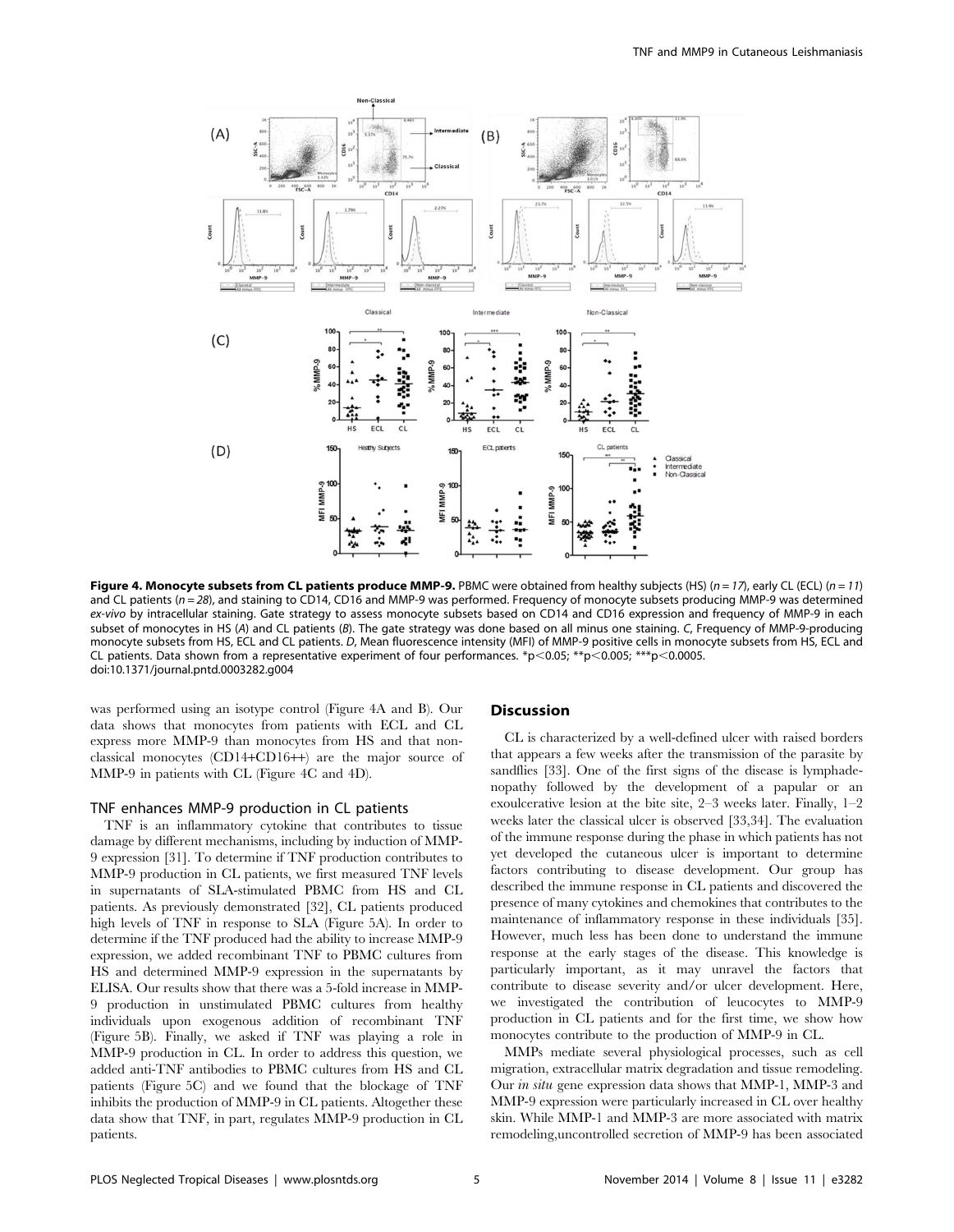

Figure 5. TNF enhances MMP-9 production in CL patients. A, PBMC from healthy subjects (HS)  $(n = 12)$  and CL patients  $(n = 19)$  were cultured in the presence or absence of SLA (5 µg/ml) for 72 hours, and TNF concentrations were determined by ELISA on supernatants. B, PBMC from HS  $(n=5)$  were cultured in the presence or absence of recombinant TNF (5 ng/ml) for 24 hours and the levels of MMP-9 were determined by ELISA. C, PBMC from HS ( $n = 6$ ) and CL patients ( $n = 6$ ) was cultured in presence or absence of anti-TNF antibodies (10 µg/ml) for 24 hours. The levels of MMP-9 were determined by ELISA on supernatants. \*p $<$ 0.05; \*\*\*p $<$ 0.0005. doi:10.1371/journal.pntd.0003282.g005

with pathological processes [28,36,37]. There are a few examples of a role for MMPs in the pathogenesis of Leishmania infection: in a murine model of L. chagasi infection, production of MMP-9 by macrophages was associated with tissue damage [38]; high levels of mRNA to MMP-2 were documented in ulcers of CL patients and in macrophages from mucosal leishmaniasis patients; and upon infection with L. braziliensis human macrophages increased secretion of MMP-9 [19]. As MMP-9 degrades type IV collagen, the main component of the basement membrane in the skin, and their activation causes excessive tissue damage by facilitating the migration of inflammatory cells to the infection site [28]. In the present work we found that the MMP-9 gene was expressed during disease when compared to normal skin and we were also able to detect high levels of this enzyme being secreted by cells obtained from L. braziliensis lesions. With these findings we hypothesize that MMP-9 plays a role in ulcer development during CL. Our results led us to determine the levels of MMP-9 produced by PBMC. High levels of MMP-9 were observed in supernatants of PBMC from patients when compared with those from healthy subjects. Because exaggerated production of MMPs are associated with immunopathology [15], TIMPs, the natural inhibitors of these enzymes, play an important role in controlling MMPs production and activity. As expected, the levels of TIMP-1 were increased in healthy subjects when compared to CL patients, revealing an imbalance between MMP-9/TIMP-1 in CL individuals. MMP-9 activity was previously associated with development of mucosal leishmaniasis, the more inflammatory form of the disease with extensive tissue damage, and expression of MMPs were also correlated with therapeutic failure in CL [19,39]. These data confirm the potential role for these enzymes in mediating immunopathology during leishmaniasis. Our documentation that patients in the pre-ulcerative phase of the disease produced lower levels of MMP-9 than patients with classical ulcer, raise the possibility that progression of the disease to the ulcerative phase may be associated with increasing in MMP-9 levels and, consequently, imbalance between MMP-9 and TIMP-1.

Evidence has been accumulated that activation of both CD4+ and CD8+ T cells are associated with tissue damage in CL [40,41,42]. On the other hand, less attention has been given to the role of mononuclear phagocytes in the pathogenesis of CL. Macrophages are the main reservoirs of the Leishmania, responsible for Leishmania parasite killing [43] but macrophages also contribute to the production of  $TNF-\alpha$  and pro-inflammatory chemokines, which are associated with severe forms of the disease [44]. It was previously reported that different leukocytes contribute to deleterious MMPs secretion in infectious diseases [29,30,45,46]. In a mouse model of toxoplasmosis, in addition to inflammatory monocytes and neutrophils, CD4+ and CD8+ T lymphocytes where also important source of MMP-8 and MMP-10 [47]. In malaria and tuberculosis MMP-9 was predominantly produced by activated monocytes [45,46]. Here we show that in CL, although CD4+ and CD8+ T lymphocytes participate in the pathological immune response through the production of inflammatory mediators or cytolytic activity, monocytes were the main cells producing MMP-9. Neutrophils are another cell type known to produce high levels of MMP-9 in other inflammatory conditions [48], but since in CL the cellular infiltrate is predominantly mononuclear, neutrophils may not be a primary source of MMP9 in these patients [49].

Monocytes are subdivided in three subsets according to the expression of CD14 and CD16, and each subset has distinct roles during the infectious process. Classical monocytes (CD14++  $CD16-$ ) have high phagocytic capacity [5,6] and express more anti-microbicidal molecules, like reactive oxygen species, acting as an important line of defense against L. braziliensis (Novais and Nguyen et al., unpublished data). In contrast, intermediate monocytes (CD14++CD16+) express more MHC class II and act more effectively as antigen presenting cells than the other subsets of monocytes [5,6]. Controversial studies have been published regarding the function of non-classical monocytes (CD14+CD16++) as some have reported that these cells produce more pro-inflammatory cytokines and are responsible for the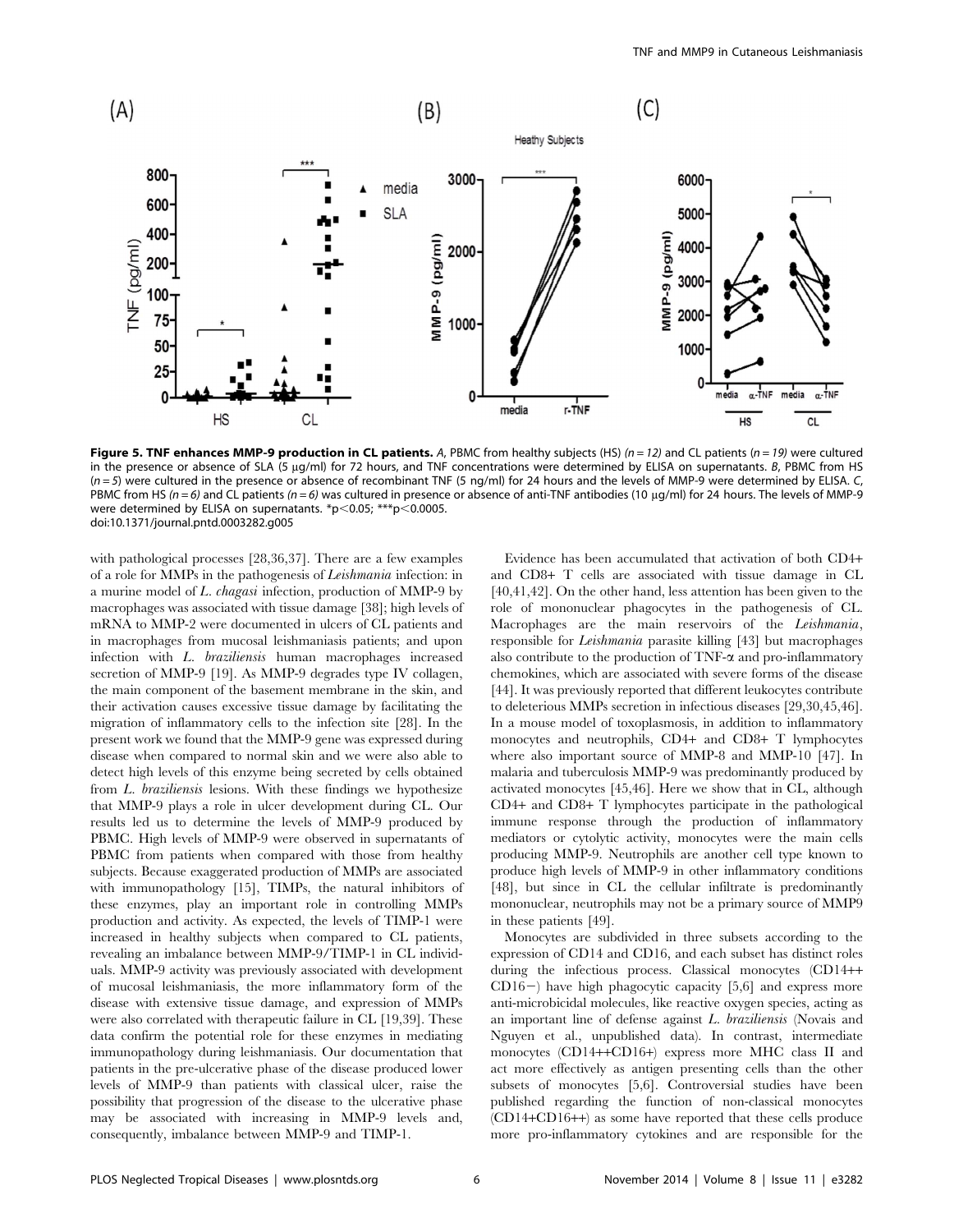recruitment of cells to the inflammatory sites, and others have documented a regulatory role for them [5,6]. Although in this study all monocyte subsets produced MMP-9, the intensity of expression of this molecule was higher in non-classical monocytes from some individuals. It was previously shown that the expression of CD16 in monocytes is associated with high production of MMP-9 and increased frequency of CD16+ monocytes has been documented in CL patients [50] [51]. Thus, future studies will be performed to determine the ability of these cells to migrate into tissues to determine the contribution of different monocyte subsets to immunopathology at lesion site.

The production of MMP-9 is not spontaneous, being dependent on the interaction of cell to cell, cell to matrix and/or in response to cytokines [52]. As an important inflammatory cytokine TNF is involved in immune regulation and resistance to various microorganisms and exerts a variety of biological activities such as apoptosis, cytotoxicity and induction of MMPs [10,11,12]. We showed here that in CL TNF plays an important role in the regulation of MMP-9 since addition of exogenous TNF enhanced MMP-9 production in HS, whereas neutralization of this cytokine down-regulated MMP-9 synthesis in CL patients. Therefore we propose TNF as a major regulator of MMP-9 production during L. braziliensis infection. Our observations agree with what has been previously reported for other diseases [45,46]. For example, in malaria, activation of MMP-9 was dependent upon the

#### References

- 1. Llanos Cuentas EA, Cuba CC, Barreto AC, Marsden PD (1984) Clinical characteristics of human Leishmania braziliensis braziliensis infections. Trans - R Soc Trop Med Hyg 78: 845–846.
- 2. Da-Cruz AM, Bertho AL, Oliveira-Neto MP, Coutinho SG (2005) Flow cytometric analysis of cellular infiltrate from American tegumentary leishmaniasis lesions. Br J Dermatol 153: 537–543.
- 3. Kaye P, Scott P (2011) Leishmaniasis: complexity at the host-pathogen interface. Nat Rev Microbiol 9: 604–615.
- 4. Ribeiro-de-Jesus A, Almeida RP, Lessa H, Bacellar O, Carvalho EM (1998) Cytokine profile and pathology in human leishmaniasis. Braz J Med Biol Res 31: 143–148.
- 5. Ziegler-Heitbrock L, Ancuta P, Crowe S, Dalod M, Grau V, et al. (2010) Nomenclature of monocytes and dendritic cells in blood. Blood 116: e74–80.
- 6. Zawada AM, Rogacev KS, Rotter B, Winter P, Marell RR, et al. (2011) SuperSAGE evidence for CD14++CD16+ monocytes as a third monocyte subset. Blood 118: e50–61.
- 7. Ziegler-Heitbrock L (2007) The CD14+ CD16+ blood monocytes: their role in infection and inflammation. J Leukoc Biol 81: 584–592.
- 8. Belge KU, Dayyani F, Horelt A, Siedlar M, Frankenberger M, et al. (2002) The proinflammatory CD14+CD16+DR++ monocytes are a major source of TNF. J Immunol 168: 3536–3542.
- 9. Fingerle G, Pforte A, Passlick B, Blumenstein M, Strobel M, et al. (1993) The novel subset of CD14+/CD16+ blood monocytes is expanded in sepsis patients. Blood 82: 3170–3176.
- 10. Baugh JA, Bucala R (2001) Mechanisms for modulating TNF alpha in immune and inflammatory disease. Curr Opin Drug Discov Devel 4: 635–650.
- 11. Gupta S (2002) A decision between life and death during TNF-alpha-induced signaling. J Clin Immunol 22: 185–194.
- 12. Lehmann W, Edgar CM, Wang K, Cho TJ, Barnes GL, et al. (2005) Tumor necrosis factor alpha (TNF-alpha) coordinately regulates the expression of specific matrix metalloproteinases (MMPS) and angiogenic factors during fracture healing. Bone 36: 300–310.
- 13. Nagase H, Ogata Y, Suzuki K, Enghild JJ, Salvesen G (1991) Substrate specificities and activation mechanisms of matrix metalloproteinases. Biochem Soc Trans 19: 715–718.
- 14. Murphy G, Willenbrock F, Crabbe T, O'Shea M, Ward R, et al. (1994) Regulation of matrix metalloproteinase activity. Ann N Y Acad Sci 732: 31–41.
- 15. Elkington PT, O'Kane CM, Friedland JS (2005) The paradox of matrix metalloproteinases in infectious disease. Clin Exp Immunol 142: 12–20.
- 16. Brunner S, Kim JO, Methe H (2010) Relation of matrix metalloproteinase-9/ tissue inhibitor of metalloproteinase-1 ratio in peripheral circulating CD14+ monocytes to progression of coronary artery disease. Am J Cardiol 105: 429– 434.
- 17. Ladwig GP, Robson MC, Liu R, Kuhn MA, Muir DF, et al. (2002) Ratios of activated matrix metalloproteinase-9 to tissue inhibitor of matrix metalloproteinase-1 in wound fluids are inversely correlated with healing of pressure ulcers. Wound Repair Regen 10: 26–37.

production of TNF and its activation was decrease by anti-TNF treatment [46].

This study brings evidence for the role of monocytes in the pathology associated with L. braziliensis infection and suggests that monocytes and MMP-9 may play key roles in tissue destruction. Specifically, the excessive production of TNF by monocytes observed in CL increases the production of MMP-9 leading to an imbalance between production of this enzyme and its inhibitor, TIMP-1. As a consequence, there is an excessive degradation of the basal membrane, migration of inflammatory cells to the site of infection and ulcer development. Thus, therapeutic modulation of MMP-9 may be a useful approach for improving disease outcome in L. braziliensis patients.

## Acknowledgments

We thank Cristiano Franco for secretarial assistance.

#### Author Contributions

Conceived and designed the experiments: TMC STP DM PS EMC LPC. Performed the experiments: TMC STP RSC FON DPB. Analyzed the data: TMC STP FON DPB LPC. Contributed reagents/materials/analysis tools: AQ FON DPB PS EMC. Wrote the paper: TMC STP DPB DM PS EMC LPC.

- 18. Teles RM, Teles RB, Amadeu TP, Moura DF, Mendonca-Lima L, et al. (2010) High matrix metalloproteinase production correlates with immune activation and leukocyte migration in leprosy reactional lesions. Infect Immun 78: 1012– 1021.
- 19. Maretti-Mira AC, de Pinho Rodrigues KM, de Oliveira-Neto MP, Pirmez C, Craft N (2011) MMP-9 activity is induced by Leishmania braziliensis infection and correlates with mucosal leishmaniasis. Acta Trop 119: 160–164.
- 20. Sorokin L (2010) The impact of the extracellular matrix on inflammation. Nat Rev Immunol 10: 712–723.
- 21. Machado PR, Ampuero J, Guimaraes LH, Villasboas L, Rocha AT, et al. (2010) Miltefosine in the treatment of cutaneous leishmaniasis caused by Leishmania braziliensis in Brazil: a randomized and controlled trial. PLoS Negl Trop Dis 4: e912.
- 22. Du P, Kibbe WA, Lin SM (2008) lumi: a pipeline for processing Illumina microarray. Bioinformatics 24: 1547–1548.
- 23. Smyth GK (2004) Linear models and empirical bayes methods for assessing differential expression in microarray experiments. Stat Appl Genet Mol Biol 3: Article3.
- 24. Wettenhall JM, Smyth GK (2004) limmaGUI: a graphical user interface for linear modeling of microarray data. Bioinformatics 20: 3705–3706.
- 25. Reich M, Liefeld T, Gould J, Lerner J, Tamayo P, et al. (2006) GenePattern 2.0. Nat Genet 38: 500–501.
- 26. Reed SG, Badaro R, Lloyd RM (1987) Identification of specific and crossreactive antigens of Leishmania donovani chagasi by human infection sera. J Immunol 138: 1596–1601.
- 27. Bottrel RL, Dutra WO, Martins FA, Gontijo B, Carvalho E, et al. (2001) Flow cytometric determination of cellular sources and frequencies of key cytokineproducing lymphocytes directed against recombinant LACK and soluble Leishmania antigen in human cutaneous leishmaniasis. Infect Immun 69: 3232–3239.
- 28. Murphy G, Nagase H (2008) Progress in matrix metalloproteinase research. Mol Aspects Med 29: 290–308.
- 29. Goetzl EJ, Banda MJ, Leppert D (1996) Matrix metalloproteinases in immunity. J Immunol 156: 1–4.
- 30. Welgus HG, Campbell EJ, Cury JD, Eisen AZ, Senior RM, et al. (1990) Neutral metalloproteinases produced by human mononuclear phagocytes. Enzyme profile, regulation, and expression during cellular development. J Clin Invest 86: 1496–1502.
- 31. Makela M, Salo T, Larjava H (1998) MMP-9 from TNF alpha-stimulated keratinocytes binds to cell membranes and type I collagen: a cause for extended matrix degradation in inflammation? Biochem Biophys Res Commun 253: 325– 335.
- 32. Carvalho LP, Passos S, Schriefer A, Carvalho EM (2012) Protective and pathologic immune responses in human tegumentary leishmaniasis. Front Immunol 3: 301.
- 33. Unger A, O'Neal S, Machado PR, Guimaraes LH, Morgan DJ, et al. (2009) Association of treatment of American cutaneous leishmaniasis prior to ulcer